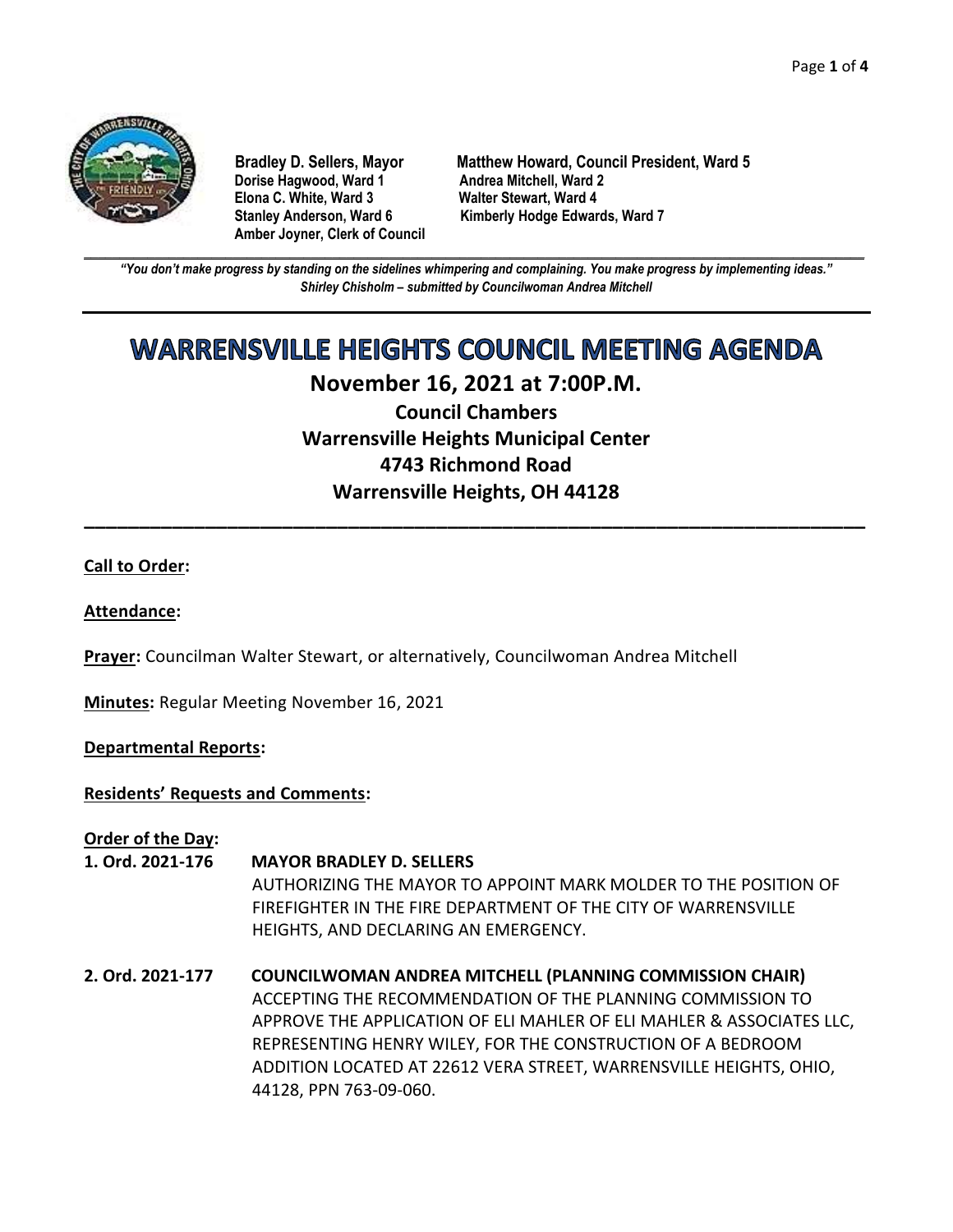- **3. Ord. 2021-178 COUNCILWOMAN ANDREA MITCHELL (PLANNING COMMISSION CHAIR)** ACCEPTING THE RECOMMENDATION OF THE PLANNING COMMISSION TO APPROVE THE APPLICATION OF MARIE CIPOLLETTA OF SIGNARAMA, REPRESENTING 18200 S MILES HOLDINGS LLC, FOR THE INSTALLATION OF SIGNAGE LOCATED AT 18200 SOUTH MILES ROAD, WARRENSVILLE HEIGHTS, OHIO, 44128, PPN 762-16-002.
- **4. Ord. 2021-179 COUNCILWOMAN ANDREA MITCHELL (PLANNING COMMISSION CHAIR)** ACCEPTING THE RECOMMENDATION OF THE PLANNING COMMISSION TO APPROVE THE APPLICATION OF GREYDON PETZNICK OF CLEVELAND DRAW, REPRESENTING THE CUYAHOGA COUNTY LAND REUTILIZATION CORPORATION, FOR THE CONSTRUCTION OF A SINGLE FAMILY HOME LOCATED AT 19303 LONGBROOK ROAD, WARRENSVILLE HEIGHTS, OHIO, 44128, PPN 761-15-020.
- **5. Ord. 2021-180 COUNCILWOMAN ANDREA MITCHELL (PLANNING COMMISSION CHAIR)** ACCEPTING THE RECOMMENDATION OF THE PLANNING COMMISSION TO APPROVE THE APPLICATION OF GREYDON PETZNICK OF CLEVELAND DRAW, REPRESENTING THE CUYAHOGA COUNTY LAND REUTILIZATION CORPORATION, FOR THE CONSTRUCTION OF A SINGLE FAMILY HOME LOCATED AT 19317 LONGBROOK ROAD, WARRENSVILLE HEIGHTS, OHIO, 44128, PPN 761-15-023.
- **6. Ord. 2021-181 COUNCILWOMAN ANDREA MITCHELL (PLANNING COMMISSION CHAIR)** ACCEPTING THE RECOMMENDATION OF THE PLANNING COMMISSION TO APPROVE THE APPLICATION OF GREYDON PETZNICK OF CLEVELAND DRAW, REPRESENTING THE CUYAHOGA COUNTY LAND REUTILIZATION CORPORATION, FOR THE CONSTRUCTION OF A SINGLE FAMILY HOME LOCATED AT 19509 LONGBROOK ROAD, WARRENSVILLE HEIGHTS, OHIO, 44128, PPN 761-15-030.
- **7. Ord. 2021-182 COUNCILWOMAN ANDREA MITCHELL (PLANNING COMMISSION CHAIR)** ACCEPTING THE RECOMMENDATION OF THE PLANNING COMMISSION TO APPROVE THE APPLICATION OF TREVOR EXTINE OF GEIS CONSTRUCTION, INC., REPRESENTING HEMINGWAY AT RICHMOND LLC, FOR THE CONSTRUCTION OF A BUILDING ADDITION FOR MARCUS THOMAS LOCATED AT 4781 RICHMOND ROAD, WARRENSVILLE HEIGHTS, OHIO, 44128, PPN 763-41-019.
- **8. Ord. 2021-183 MAYOR BRADLEY D. SELLERS** AN ORDINANCE PROVIDING FOR THE ISSUANCE AND SALE OF \$800,000 OF NOTES, IN ANTICIPATION OF THE ISSUANCE OF BONDS, FOR THE PURPOSE OF ACQUIRING RECREATION CENTER FACILITY IMPROVEMENTS AND RELATED SITE IMPROVEMENTS CONSTRUCTED FROM PROCEEDS OF A LEASE-PURCHASE AGREEMENT DATED AS OF FEBRUARY 28, 2011, AS SUPPLEMENTED, INCLUDING BY AN ELEVENTH SUPPLEMENTAL LEASE-PURCHASE AGREEMENT DATED AS OF DECEMBER 10, 2020, AND DECLARING AN EMERGENCY.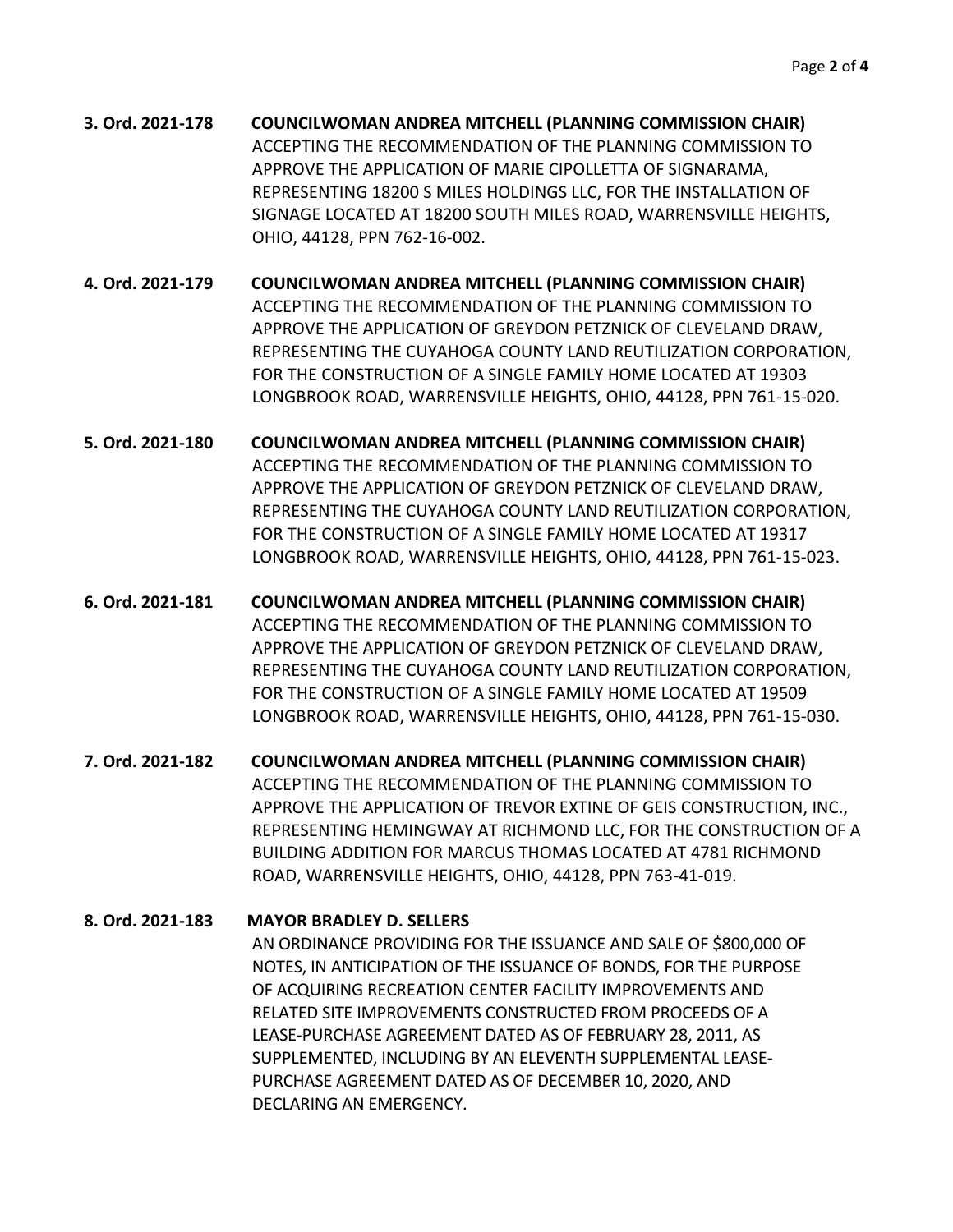#### **9. Ord. 2021-184 MAYOR BRADLEY D. SELLERS**

AMENDING SECTION 194.081 CITY RESIDENT SUBJECT TO INCOME TAX IN OTHER MUNICIPALITY OF THE WARRENSVILLE HEIGHTS CODIFIED ORDINANCES IN ORDER TO CLARIFY THE WARRENSVILLE HEIGHTS TAX CREDIT IN SAID SECTION, AND DECLARING AN EMERGENCY.

## **10. Ord. 2021-185 MAYOR BRADLEY D. SELLERS**

AUTHORIZING THE ADMINISTRATION OF THE CITY OF WARRENSVILLE HEIGHTS TO AMEND THE 2021 APPROPRIATIONS TO THE GENERAL FUND UNDER THE CIVIC AND SENIOR CENTER OF THE CITY OF WARRENSVILLE HEIGHTS FOR UNFORESEEN EXPENDITURES, AND DECLARING AN EMERGENCY.

#### **11. Ord. 2021-186 MAYOR BRADLEY D. SELLERS**

TEMPORARILY APPROPRIATING FUNDS NECESSARY TO MEET THE FIRST QUARTER EXPENDITURES FOR THE OPERATIONS AND FUNCTIONS OF THE CITY OF WARRENSVILLE HEIGHTS FOR THE FISCAL YEAR 2022, AND DECLARING AN EMERGENCY.

# **12. Ord. 2021-187 MAYOR BRADLEY D. SELLERS**

AUTHORIZING THE ADMINISTRATION OF THE CITY OF WARRENSVILLE HEIGHTS TO REMOVE AND DISPOSE OF THE TWO (2) NON-WORKING KILNS IN CRAFT ROOM #2 FROM THE CIVIC AND SENIOR CENTER OF THE CITY OF WARRENSVILLE HEIGHTS IN ORDER TO PROVIDE SPACE FOR A NEW KILN, AND DECLARING AN EMERGENCY.

# **13. Ord. 2021-188 MAYOR BRADLEY D. SELLERS**

AMENDING ORDINANCE NUMBER 2015-115 TO CORRECT THE NUMBER OF REQUIRED FULL TIME EMPLOYEES IN THE WARRENSVILLE HEIGHTS OCCUPANCY PROGRAM, AND DECLARING AN EMERGENCY.

#### **14. Ord. 2021-189 MAYOR BRADLEY D. SELLERS**

AUTHORIZING THE MAYOR TO APPROVE THE WARRENSVILLE HEIGHTS OCCUPANCY PROGRAM APPLICATION OF LAZURITE HOLDINGS LLC AND AUTHORIZING THE MAYOR TO EXECUTE AND ENTER INTO THE WARRENSVILLE HEIGHTS OCCUPANCY PROGRAM GRANT AGREEMENT ON BEHALF OF THE CITY IN CONNECTION WITH THE COMMERCIAL PROPERTY LOCATED AT 4760 RICHMOND ROAD, WARRENSVILLE HEIGHTS, OHIO, 44128, PPN-736-27-005, AND DECLARING AN EMERGENCY.